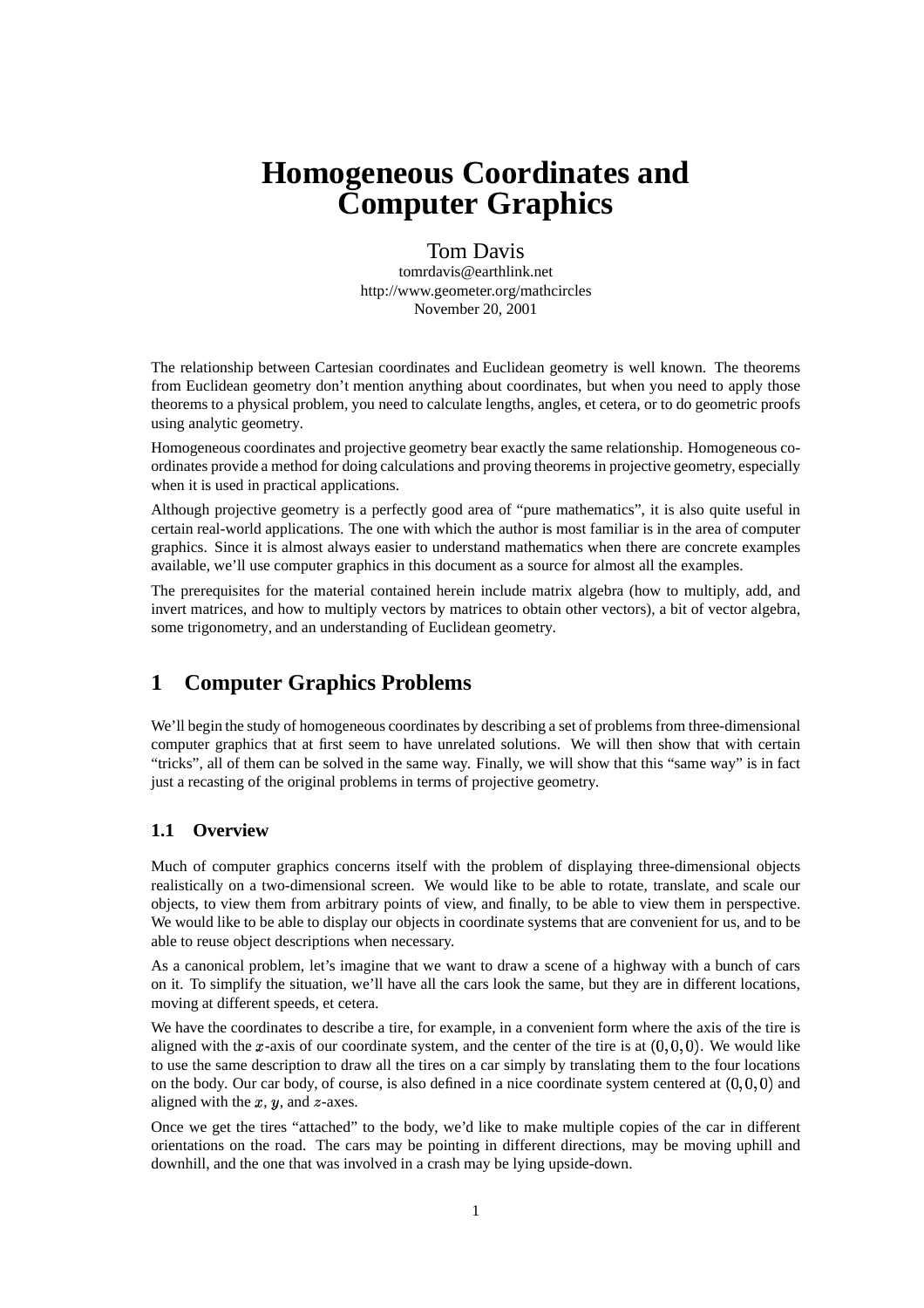Perhaps we want to view the entire scene from the point of view of a traffic helicopter that can be anywhere above the highway in three-dimensional space and tilted at any angle.

We'll deal with the viewing in perspective later, but the first three problems to solve are how to translate, rotate, and scale the coordinates used to describe the objects in the scene. Of course we want to be able to perform combinations of those operations<sup>1</sup>.

We assume that every object is described in terms of three-dimensional cartesian coordinates like  $(x, y, z)$ , and we will not worry how the actual drawing takes place. (In other words, whether the coordinates are vertices of triangles, ends of lines, or control points for spline surfaces—it's all the same to us—we just transform the coordinates and assume that the drawing will be dragged around with them.)

Finally, except in the cases of rotation and perspective transformation, it is easier to visualize and experiment with two-dimensional drawings and the extension to three dimensions is obvious and straightforward.

## **1.2 Translation**

Translation is the simplest of the operations. If you have a set of points described in cartesian coordinates, and if you add the same amount to the  $x$ -coordinate of every one, all will move by the same amount in the  $x$ -direction, effectively moving the drawing by that amount. Adding a positive amount moves to the right; a negative amount to the left.

Similarly, additions of a constant value to the  $y$  or  $z$ -coordinate cause uniform translations in those directions as well. The translations are independent and can be performed in any order, including all at once. If an object is moved one unit to the right and one unit up, that's the same as moving it one unit up and then one to the right. The net result is a motion of length  $\sqrt{2}$  units to the upper-right.

We can define a general translation operator  $\mathcal{T}(x, y, z)$  as follows:

$$
\mathcal{T}_{t_x,t_y,t_z}(x,y,z)=(x+t_x,y+t_y,z+t_z),
$$

where  $t_x$ ,  $t_y$ , and  $t_z$  are the translation distances in the directions of the three coordinate axes. They may be positive, negative, or zero.  $\mathcal{T}_{t_n,t_n,t_n}$  is a function mapping points of three-dimensional space into itself. This  $\mathcal{T}_{t_x,t_y,t_z}$  has an inverse,  $\mathcal{T}_{t_x,t_y,t_z}^{-1} = \mathcal{T}_{-t_x,-t_y,-t_z}$  which simply translates in the opposite directions along each coordinate axis. Clearly:

$$
\mathcal{T}_{t_x,t_y,t_z}(\mathcal{T}_{-t_x,-t_y,-t_z}(x,y,z)) = \\ (x-t_x+t_x,y-t_y+t_y,z-t_z+t_z) = (x,y,z).
$$

#### **1.3 Rotation about an Axis**

We'll begin by considering a rotation in the x-y plane about the origin by an angle  $\theta$  in the counterclockwise direction. Clearly, all of the -coordinates will remain the same after the rotation. We will denote this rotation by  $\mathcal{R}_{z,\theta}$ . The z subscript is because the rotation is, in fact, a rotation about the z-axis. Figure 1 shows how to obtain the equation for the rotation. We begin with a point  $P=(x, y)$  and we wish to find the coordinates of  $P' = (x', y')$  which result from rotating P by an angle  $\theta$  counter-clockwise about the z-axis. The equations are most easily obtained by using polar coordinates, where  $r = \sqrt{x^2 + y^2}$ is the distance from the origin to P (and to P'), and  $\phi$  is the angle the line connecting the origin to P makes with the  $x$ -axis.

As we can see in the figure,  $x = r \cos \phi$  and  $y = r \sin \phi$ , while  $x' = r \cos(\phi + \theta)$  and  $y' = r \sin(\phi + \theta)$ .

<sup>&</sup>lt;sup>1</sup>There is one other operation that can easily be performed called "shearing", but it is not particularly useful. The general homogeneous transformations that we'll discover also handle all the shearing operations seamlessly.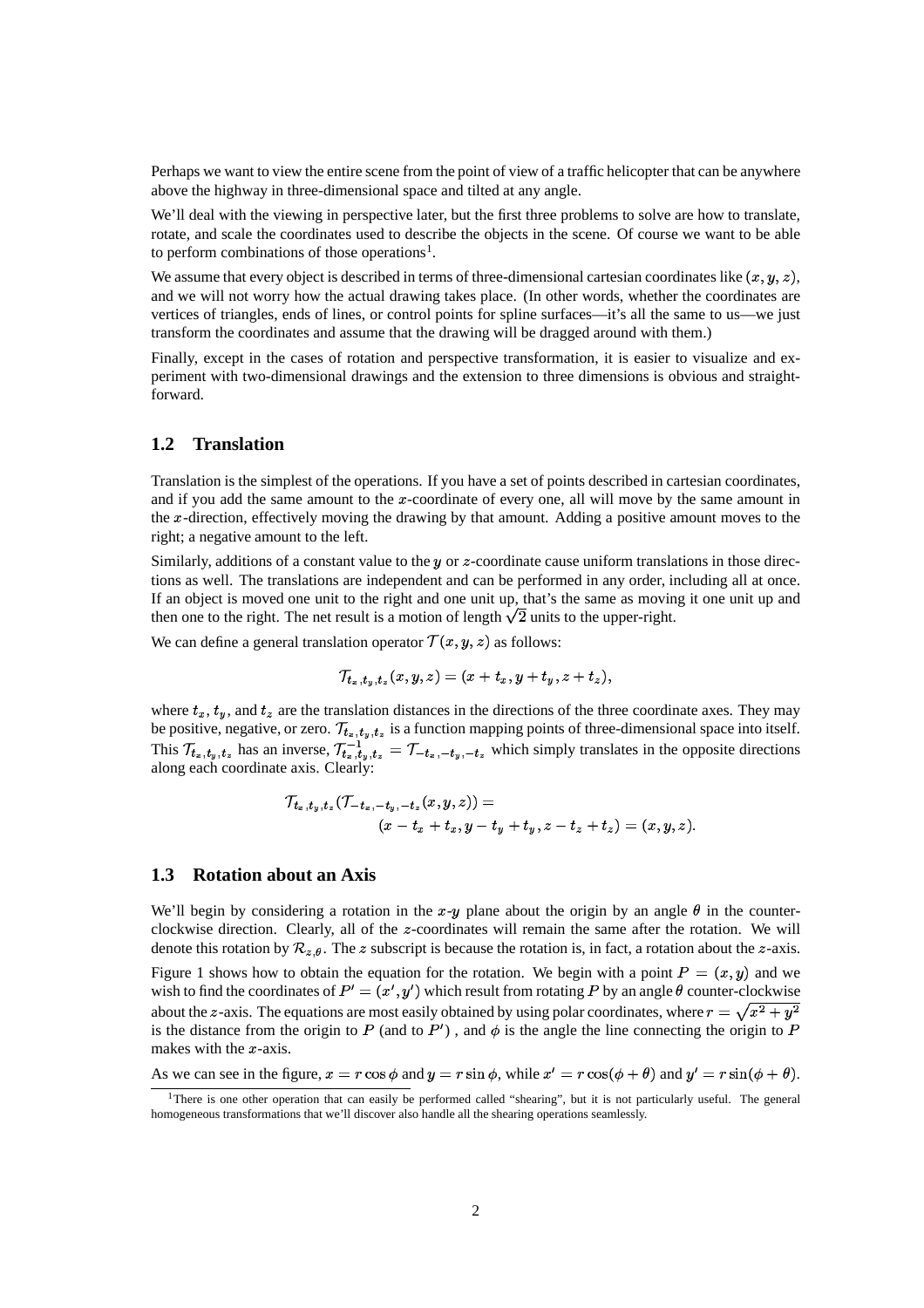

Figure 1: Rotation about the  $z$ -axis

Using the addition formulas for sine and cosine, we obtain:

$$
(x', y') = (r \cos(\phi + \theta), r \sin(\phi + \theta))
$$
  
=  $(r \cos \phi \cos \theta - r \sin \phi \sin \theta, r \cos \phi \sin \theta + r \sin \phi \cos \theta)$   
=  $(x \cos \theta - y \sin \theta, x \sin \theta + y \cos \theta).$ 

Thus we obtain:

$$
\mathcal{R}_{z,\theta}(x,y,z) = (x\cos\theta - y\sin\theta, x\sin\theta + y\cos\theta, z). \tag{1}
$$

As was the case with translation, rotation in the clockwise direction is the inverse of rotation in the <sup>Y</sup> counter-clockwise direction and vice versa:  $\mathcal{R}_{z,\theta}^{-1} = \mathcal{R}_{z,-\theta}$ . It's a good exercise to check this by applying equation 1 and its inverse to a point  $(x, y)$ .

The equations for rotation about the  $x$  and  $y$  axes can be obtained similarly, and for reference, here are all three equations together:

$$
\mathcal{R}_{x,\theta}(x,y,z) = (x, y \cos \theta - z \sin \theta, y \sin \theta + z \cos \theta) \tag{2}
$$

$$
\mathcal{R}_{y,\theta}(x,y,z) = (x\cos\theta + z\sin\theta, y, -x\sin\theta + z\cos\theta) \tag{3}
$$

$$
\mathcal{R}_{z,\theta}(x,y,z) = (x\cos\theta - y\sin\theta, x\sin\theta + y\cos\theta, z). \tag{4}
$$

At first glance, it appears that we have made an error in the signs in equation 3 for the rotation about the y-axis, since they are reversed from those for rotations about the x and  $z$ -axes. But all are correct. The apparent problem has to do with the fact that the standard three-dimensional coordinate system is right-handed—if the x and y-axes are drawn as usual on a piece of paper, we must decide whether the positive  $z$ -axis is above or below the paper. We have chosen to place positive  $z$  values above the paper.

A left-handed system, where the positive  $z$ -axis goes down, is perfectly reasonable, but the usual convention is the other way, and the difference is that the signs in some operations are switched around. The normal orientation is called a "right-handed" coordinate system and the other, "left-handed". Even if we had used a left-handed system, the signs would not be the same throughout the equations 2-4; a different set of signs would be flipped.

Think of the orientation of a rotation as follows: to visualize rotation about an axis, put your eye on that axis in the positive direction and look toward the origin. Then a positive rotation corresponds to a counter-clockwise rotation. We've done this with rotation about the  $z$ -axis—your eye is above the paper looking down on a standard  $x$ - $y$  coordinate system. But visualize the situation looking from the positive y and positive z directions in a right-handed coordinate system. Looking from the x direction, the y goes to the right and the  $z$  goes up, but looking from the positive  $y$ -axis, the  $x$ -axis goes to the *left*, while the  $z$ -axis goes up.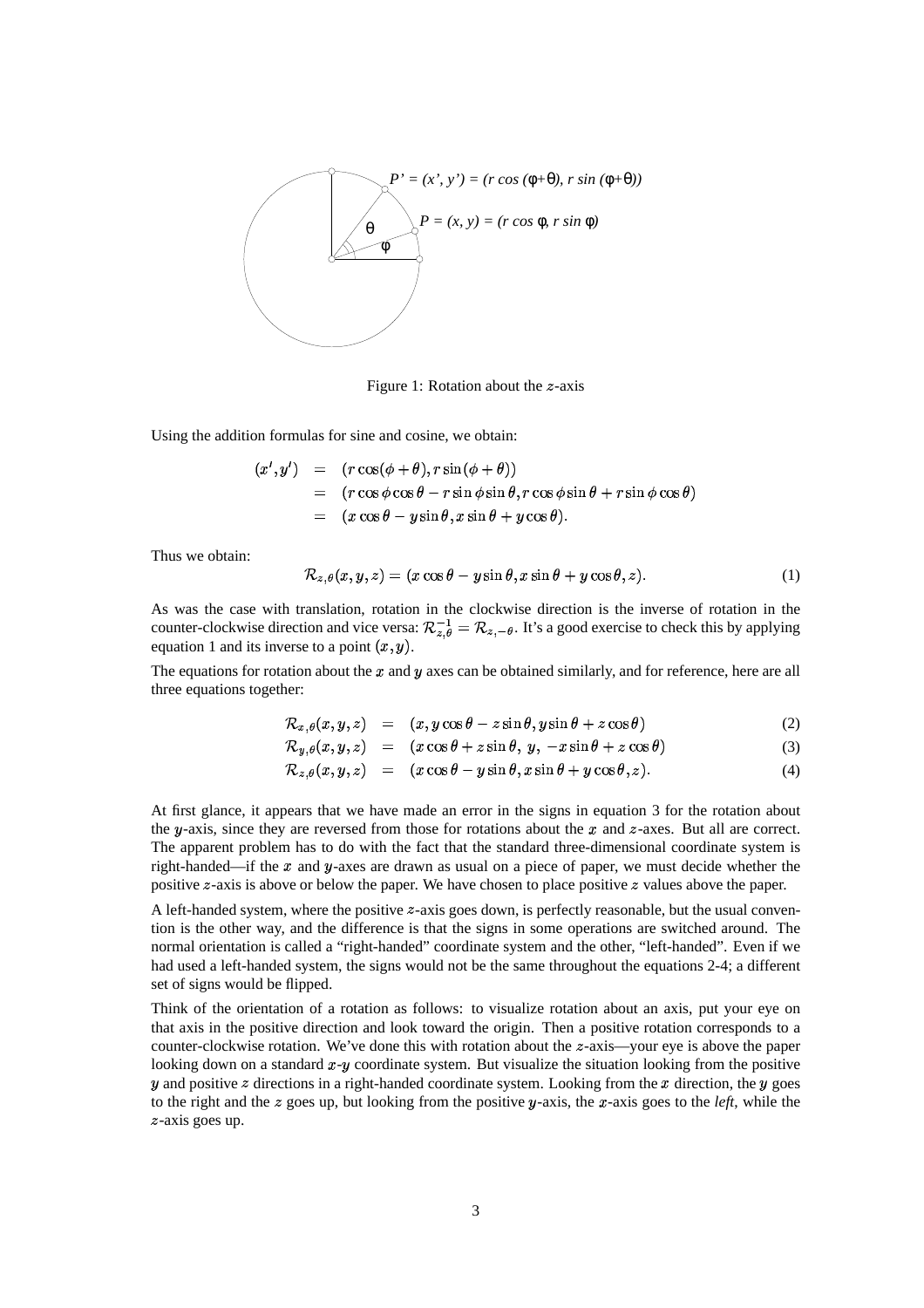#### **1.4 General Rotation**

What if you want to rotate about an axis that does not happen to be one of the three principal axes (the  $x, y$ , and z axes are called the "principal axes")? What if you want to rotate about a point other than the origin? It turns out that both of these problems can be solved in terms of operations that we already know how to do. Let's begin by looking at rotation about non-principal axes that do pass through the origin.

The strategy is this: we will do one or two rotations about the principal axes to get the axis we want aligned with the x-axis. Then we'll rotate about the x-axis, and finally, we'll undo the rotations we did to align your axis with the x-axis. To do this, assume that the axis of rotation you want points along the vector  $(x, y, z)$ . We'd like to have it along another vector with its y and z-coordinates zero. If the y-coordinate is non-zero, do a rotation about the x-axis to make the y-coordinate zero. If the z-coordinate is still non-zero, do a rotation about the  $y$ -axis to make the  $z$ -coordinate zero. Since the rotation is about the y-axis, the y-coordinate (which you previously rotated to be zero) will not be affected. Thus at most two rotations will align an arbitrary axis with the  $x$ -axis.

So if the problem is to rotate about the origin by an angle  $\theta$ , but with an arbitrary axis, what we need to do is perform two rotations to do the alignment. For concreteness, assume those rotations are by  $\phi$  about the x-axis and then by  $\psi$  about the y-axis. If  $P = (x, y, z)$  is any point in space, the new point P' that results from a rotation of  $P$  about this oddball axis is:

$$
P' = \mathcal{R}_{x, -\phi}(\mathcal{R}_{y, -\psi}(\mathcal{R}_{x, \theta}(\mathcal{R}_{y, \psi}(\mathcal{R}_{x, \phi}(P))))).
$$
\n
$$
(5)
$$

To interpret equation 5 remember that the operations are performed from the innermost parentheses outward. First, rotate P about the x-axis by an angle  $\phi$ . Rotate the resulting point about the y-axis by an angle  $\psi$ . At this point, the oddball axis is aligned with the x-axis, so the rotation you wanted to do originally can now be done with the  $\mathcal{R}_{x,\theta}$  operator. Finally, the two outermost operations return the axis to its original orientation.

Obviously, combining five levels of calculations from equations 2-4 will result in a nightmarish system of equations, but something that is not difficult for a computer to deal with.

Finally, what if the rotation is not about the origin? This time the translation operations from Section 1.2 come to the rescue together with a similar strategy to what we used above for a non-standard axis. We simply need to translate the center of rotation to the origin, perform the rotation, and translate back. If we denote by  $\mathcal R$  any sort of rotation about any axis through the origin (possibly constructed as a composition of five standard rotations as illustrated in equation 5 above), and we wish to perform that rotation about the point  $(x, y, z)$ , here is the equation that relates an arbitrary point P to its position  $P'$  after rotation:

$$
P' = \mathcal{T}_{x,y,z}(\mathcal{R}(\mathcal{T}_{-x,-y,-z}(P))).
$$

#### **1.5 Scaling (Dilatation) and Reflection**

What if we want to make things larger or smaller? For example, if we have the coordinates that describe an automobile, what are the coordinates that would describe a scale model of an automobile that is  $10$ times smaller than the original?

It's fairly clear that if we multiply all of our coordinates by  $1/10$  we will get a model that's  $1/10$  the size, but notice that if the original coordinates had described a car a mile from the origin, the resulting miniature car would be only about  $1/10$  mile from the origin. Thus our strategy does scale down the size of the car, but the scaling occurs about the origin. If we wanted to scale about the original car a mile from the origin, we could use the same trick we did with rotations—translate the car to the origin, multiply all the coordinates by  $1/10$ , and finally translate the resulting coordinates back to the original position.

Non-uniform scaling is also easy to do—if we wish to make an object twice as large in the  $x$ -direction, three times as large in the y-direction, and to leave the  $z$  size unchanged, we simply multiply all the x-coordinates by 2, all the y-coordinates by 3, and leave the  $z$ -coordinates unchanged (or equivalently, multiply them all by  $1$ ).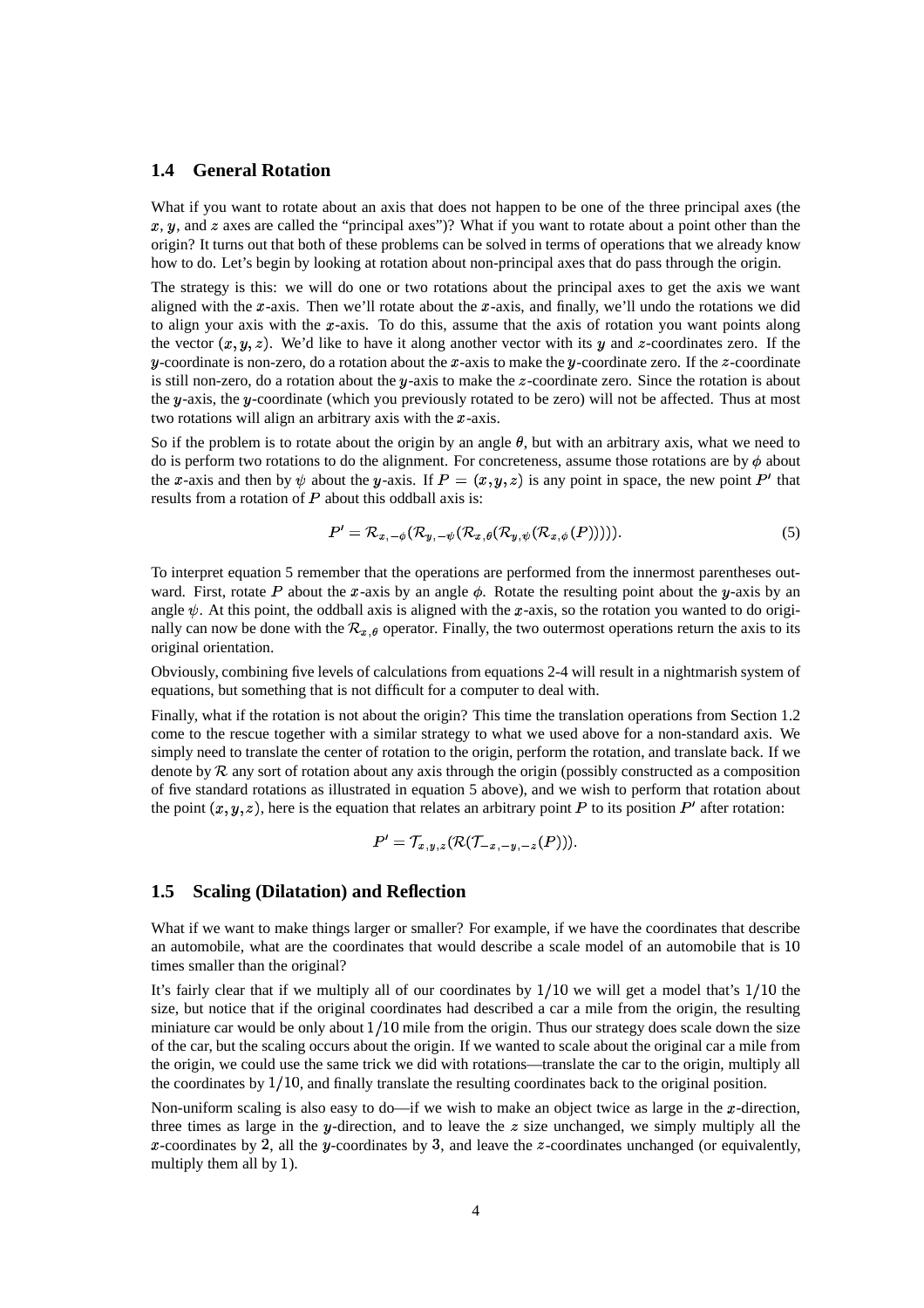Thus, the most general scaling operation about the origin is given in terms of the scale factors  $s_x$ ,  $s_y$ , and  $s_z$ , and the formula for such a function is:

$$
S_{s_x, s_y, s_z}(x, y, z) = (s_x x, s_y y, s_z z). \tag{6}
$$

In equation 6, if the scale values are larger than 1, the object's size increases; if they are less than 1, it decreases, and if they are equal to one, the size is unchanged.

Negative scale values correspond to a combination of a size change and a reflection across the plane perpendicular to the axis in question passing through the origin. If  $s_x = -1$ , there is no size change, but the object is reflected through the plane  $x = 0$ .

The same ideas used previously can be used to produce scaling functions in directions not aligned with the principal axes. If scaling is to occur about a non-principal axis, rotate that axis to be the  $x$ -axis, scale in the  $x$ -direction, and then rotate back.

We've considered positive and negative scalings, but what happens if, say,  $s_x = 0$ ? All x-values are collapsed to zero, and it's as if the entire three-dimensional space is projected to the plane  $x = 0$ . We are going to need this operation (or something similar) when we draw our three-dimensional space on a two-dimensional computer screen.

As long as all three values  $s_x$ ,  $s_y$ , and  $s_z$  are non-zero, the scale function has an inverse. It should be obvious that  $S_{s_1,s_2,s_3}^{-1} = S_{1/s_n,1/s_n,1/s_n}$ , and the inverse only makes sense if all three scale values are non-zero. From a physical point of view it's easy to see why. If the scaling operation is really a projection to a plane, there is no way to undo it. Any point on the plane could have come from any of the points on the line through space that projected to that point.

# **2 Combining Rotation, Translation, and Scaling**

As we have seen above, it is often advantageous to combine the various transformations to form a more complex transformation that does exactly what we want. If we simply do the algebra, things can get complicated in a hurry. To illustrate the problem, consider a relatively simple problem—we'd like to rotate clockwise by an angle  $\theta$  about an axis parallel to the *z*-axis but passing through the point  $(x_1, y_1, 0)$ .

The combined transformation of the point  $(x, y, z)$  to  $(x', y', z')$  is this:

$$
(x', y', z') = \mathcal{T}_{x_1, y_1, 0}(\mathcal{R}_{x, \theta}(\mathcal{T}_{-x_1, -y_1, 0}(x, y, z)))
$$
  
= ((x - x<sub>1</sub>) cos  $\theta$  – (y - y<sub>1</sub>) sin  $\theta$  + x<sub>1</sub>,  
(x - x<sub>1</sub>) sin  $\theta$  + (y - y<sub>1</sub>) cos  $\theta$  + y<sub>1</sub>, z),

and this one is pretty straight-forward. Imagine what the combination of 5 rotations would look like.

But there is an easy method, and we'll begin by looking at how to combine rotations. It turns out that all of the rotations about the origin can be easily expressed in terms of matrix multiplication. If we consider our points  $P = (x, y, z)$  to be three-dimensional column vectors<sup>2</sup>, every rotation corresponds exactly to a multiplication by a certain matrix. Here is the matrix that corresponds to a counter-clockwise rotation by an angle  $\theta$  about the *z* axis:

$$
\mathcal{R}_{z,\theta}\begin{pmatrix}x\\y\\z\end{pmatrix}=\begin{pmatrix}\cos\theta&-\sin\theta&0\\ \sin\theta&\cos\theta&0\\0&0&1\end{pmatrix}\begin{pmatrix}x\\y\\z\end{pmatrix}=\begin{pmatrix}x\cos\theta-y\sin\theta\\x\sin\theta+y\cos\theta\\z\end{pmatrix}.
$$

The other two matrices are equally simple:

<sup>2</sup>For technical reasons, it is better to represent the vectors as column vectors. We could use row vectors, but there are disadvantages that are difficult to explain at this point. However, to save space in the text, we will write the components as usual:  $(x, y, z)$ within paragraphs with the understanding that when they are expressed as vectors in equations, they will be turned vertical to make column vectors. When we talk about projective lines later on, we'll need to use actual row vectors, and to indicate this within a paragraph, we'll use the somewhat surprising  $(x, y, z)^T$ .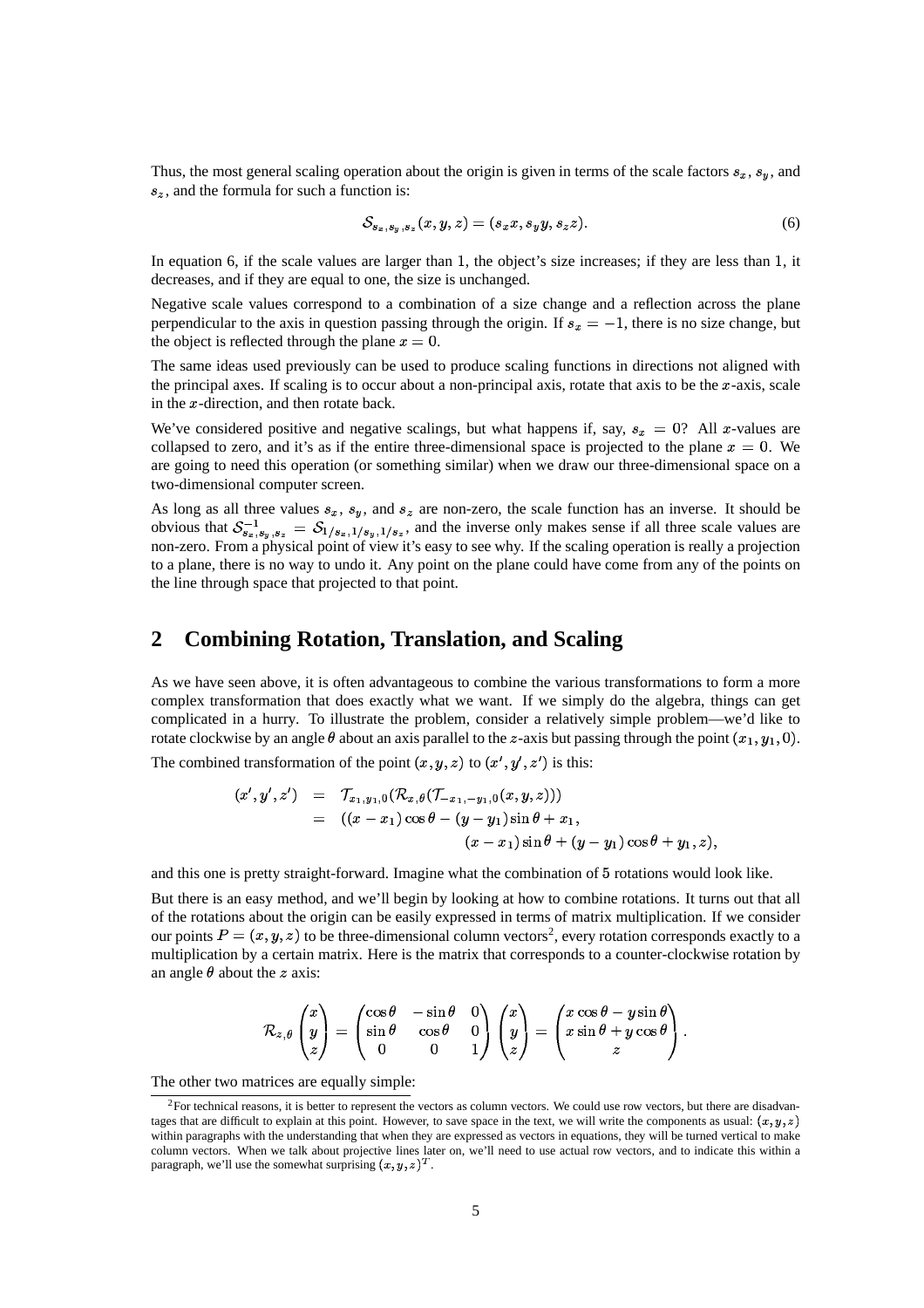$$
\mathcal{R}_{y,\theta}\begin{pmatrix} x \\ y \\ z \end{pmatrix} = \begin{pmatrix} \cos\theta & 0 & \sin\theta \\ 0 & 1 & 0 \\ -\sin\theta & 0 & \cos\theta \end{pmatrix} \begin{pmatrix} x \\ y \\ z \end{pmatrix} = \begin{pmatrix} x\cos\theta + z\sin\theta \\ y \\ -x\sin\theta + z\cos\theta \end{pmatrix},
$$

$$
\mathcal{R}_{x,\theta}\begin{pmatrix} x \\ y \\ z \end{pmatrix} = \begin{pmatrix} 1 & 0 & 0 \\ 0 & \cos\theta & -\sin\theta \\ 0 & \sin\theta & \cos\theta \end{pmatrix} \begin{pmatrix} x \\ y \\ z \end{pmatrix} = \begin{pmatrix} x \\ y\cos\theta - z\sin\theta \\ y\sin\theta + z\cos\theta \end{pmatrix}.
$$

The beautiful thing about the matrix representation is that repeated rotations about different axes corresponds to matrix multiplication. Thus if you need to rotate a million vertices that describe the skin of a dinosaur in Jurassic Park VI about some weird axis, you don't need to multiply each point by five different matrices; you simply multiply the five matrices together once and multiply each dinosaur point by that one matrix. It's a savings of almost four million matrix multiplications which can take time, even on a fast computer.

The scaling matrix is even simpler:

$$
\mathcal{S}_{s_x,s_y,s_z}\begin{pmatrix}x\\y\\z\end{pmatrix}=\begin{pmatrix}s_x&0&0\\0&s_y&0\\0&0&s_z\end{pmatrix}\begin{pmatrix}x\\y\\z\end{pmatrix}=\begin{pmatrix}s_xx\\s_yy\\s_zz\end{pmatrix}.
$$

It can be combined in any combination with the rotation matrices above to make still more complex transformations. As with the rotation matrices alone, the combination of operations simply corresponds to matrix multiplication.

Unfortunately, when we try to do the same thing with the seemingly simpler translation operation, we are dead. It just will not and cannot work this way. It's easy to see why. If you multiply the column vector  $(0,0,0)$  by *any*  $3 \times 3$  matrix, the result will be  $(0,0,0)$ . The origin is fixed by every matrix multiplication, yet for a translation, we *require* that the origin move.

Fortunately, there is a trick<sup>3</sup> to get the job done. We will simply add an artificial fourth component to each vector and we will always set it to be 1. In other words, the point we used to refer to as  $(x, y, z)$ , we will now refer to as  $(x, y, z, 1)$ . If you need to find the actual three-dimensional coordinates, simply look at the first three components and ignore the 1 in the fourth position<sup>4</sup>.

Of course none of the matrices above will work either, until we add a fourth row and fourth column with all the elements equal to zero except for the bottom corner. For example:

$$
\mathcal{R}_{z,\theta}\begin{pmatrix}x\\y\\z\\1\end{pmatrix}=\begin{pmatrix}\cos\theta&-\sin\theta&0&0\\ \sin\theta&\cos\theta&0&0\\0&0&1&0\\0&0&0&1\end{pmatrix}\begin{pmatrix}x\\y\\z\\1\end{pmatrix}=\begin{pmatrix}x\cos\theta-y\sin\theta\\x\sin\theta+y\cos\theta\\z\\1\end{pmatrix}.
$$

But now, with this artificial fourth coordinate, it is possible to represent an arbitrary translation as a matrix multiplication:

$$
\mathcal{T}_{t_x,t_y,t_z}\begin{pmatrix} x \\ y \\ z \\ 1 \end{pmatrix} = \begin{pmatrix} 1 & 0 & 0 & t_x \\ 0 & 1 & 0 & t_y \\ 0 & 0 & 1 & t_z \\ 0 & 0 & 0 & 1 \end{pmatrix} \begin{pmatrix} x \\ y \\ z \\ 1 \end{pmatrix} = \begin{pmatrix} x+t_x \\ y+t_y \\ z+t_z \\ 1 \end{pmatrix}.
$$

Using this scheme, every rotation, translation, and scaling operation can be represented by a matrix multiplication, and any combination of the operations above corresponds to the products of the corresponding matrices.

6

and

<sup>&</sup>lt;sup>3</sup>Computer scientists, of course, refer to a "trick" as a "hack".

<sup>&</sup>lt;sup>4</sup>But if it is *not* 1, beware. We'll handle this case later, when we run into the problem head-on. For now, things are nice.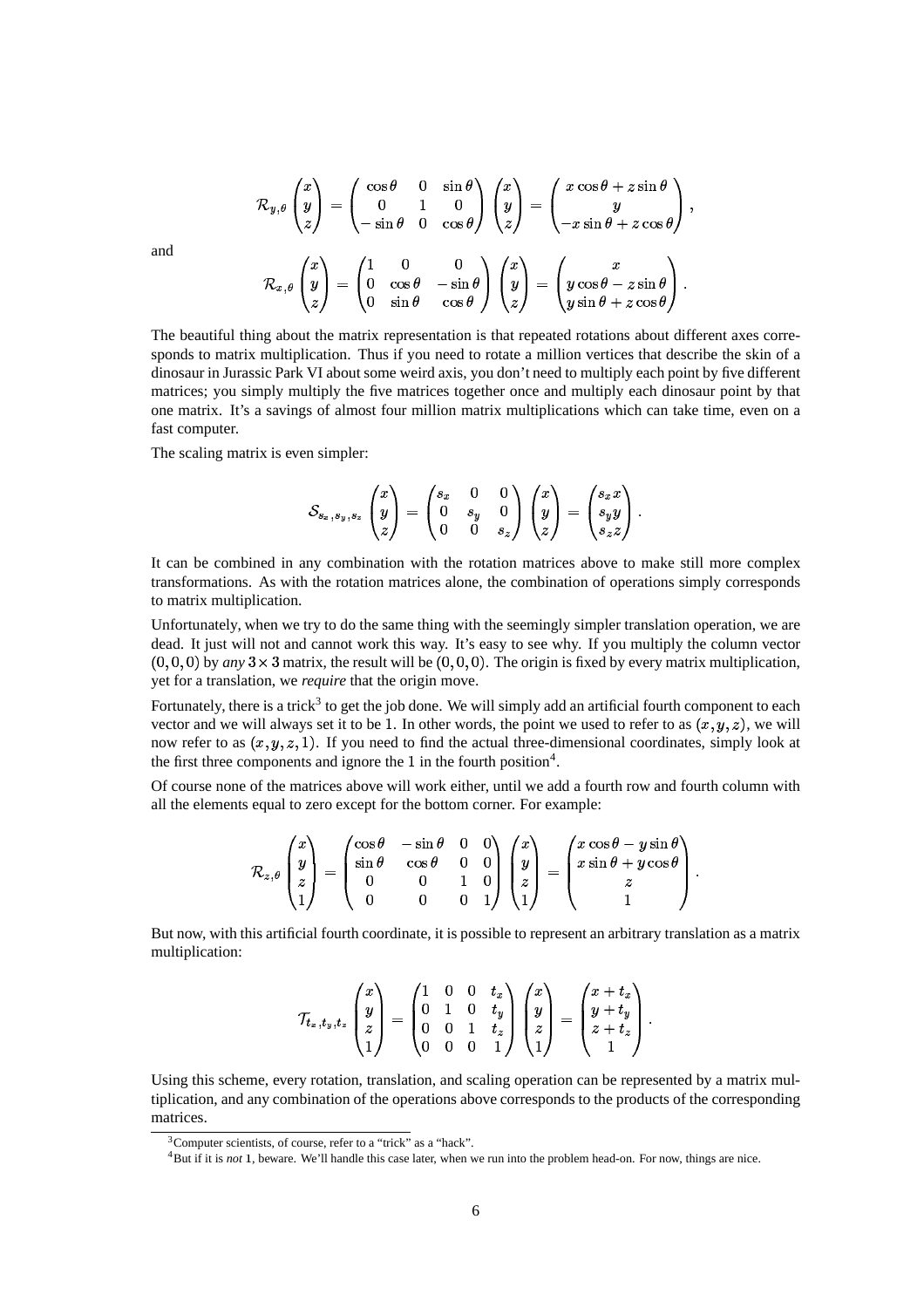## **3 A Simple Perspective Transformation**

We know that by setting one of the scale factors to zero, we can collapse all of the  $z$ -coordinates, say, to  $z=0$ . If we think of our computer screen as having x and y-coordinates in the usual way, we want to do something like this to find the screen coordinates for our points.

But setting the z scale factor to zero simply projects each point in space to the  $x-y$  plane in a perpendicular direction. To model the real world, we'd like to imagine looking at real three-dimensional objects, and projecting them, wherever they are, to a rectangular piece of glass (the computer screen) that is a few inches in front of our eye. These rays are not projected perpendicular to the screen; they are all projected at the eye, and they should be drawn on the screen wherever the ray from the object to the eye hits the screen.



Figure 2: A Simple Perspective Projection

For definiteness, imagine that you are looking from the origin in the direction of the negative  $z$ -axis. Remember that if you look from the positive z-axis toward the negative, the  $x-y$  plane looks normal to you, with the positive x-axis to the right and the positive y-axis pointing up. Imagine that we would like to project all the points in front of you (they will be the points with negative  $z$ -coordinates) onto the plane one unit in front of you (it will have  $z$ -coordinate equal to  $-1$ ). Most computer graphics folks don't like working with these negative coordinates, so they now switch to a left-handed coordinate system so that the point  $z=1$  is in front of them, looking into the plane. We'll do that here, just so we don't need to mess with  $-1$  as the z-coordinate of projection.

Figure 2 shows how we would like to project an arbitrary point  $P = (x, y, z)$  to a point  $P'$  on the plane. Similar triangles will show you that the coordinates of  $P'$  are  $(x/z, y/z, 1)$ .

This is bad news—we've got to do a division by the  $z$ -coordinate, and the only operations we can perform with matrix multiplications are multiplications and additions. How can we combine this perspective transform with the rotations, translations, and scales that work so well with a uniform type of matrix representation?

But with one more "trick" (one more "hack", if you're a computer scientist), we can perform the division as well. It seems a shame that we have to drag around that final fourth coordinate when it's always going to be equal to 1, but without it the matrix multiplications don't make sense. Here is the *big* trick: We will consider two sets of coordinates to represent the same point if one is a non-zero multiple of the other. In other words, the point  $(x, y, z, w)$  represents the same point as does  $(\alpha x, \alpha y, \alpha z, \alpha w)$ .

Normally, of course,  $w = 1$ , but this shows how we can convert to our standard form if we get a point whose fourth coordinate does not happen to be 1. As long as it is non-zero, we just let  $\alpha = 1/w$ , and we find that the points  $(x, y, z, w)$  and  $(x/w, y/w, z/w, 1)$  are equivalent.

This may seem weird at first, but you should not feel at all uncomfortable with it. After all, you do it all the time with fractions. Everybody knows that the fraction  $1/3$  is normally written that way, but certain calculations give results like  $2/6$ ,  $3/9$ , or even  $17/51$ . All are equivalent to  $1/3$ .

When we represent our three-dimensional points with four coordinates, it's sort of like having a funny sort of fraction where the three numerators share a common denominator. And exactly as is the case with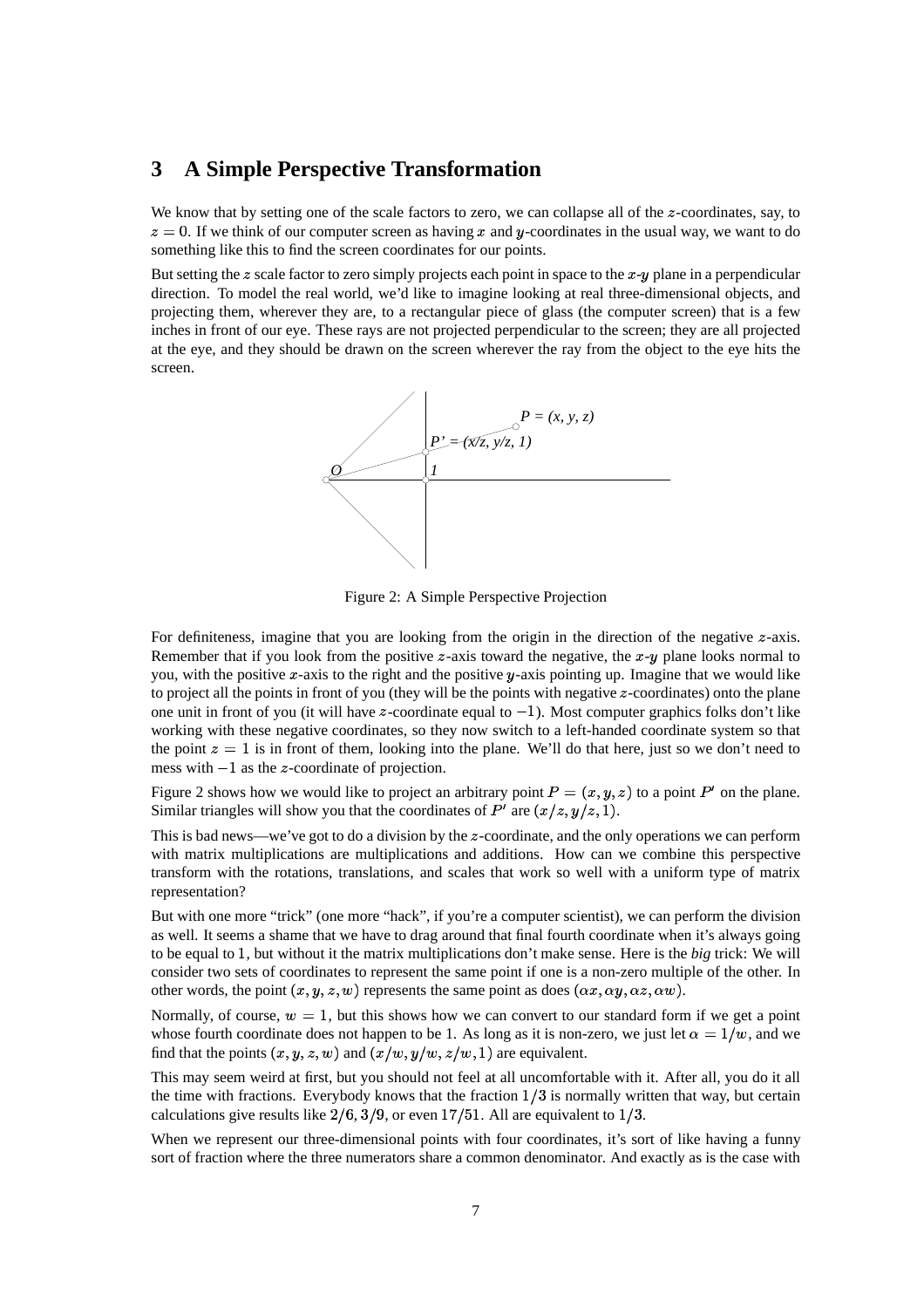fractions, as long as the "denominator" (the fourth term) is not equal to zero, we'll have no trouble.

Here is the matrix that performs the perspective calculation shown in Figure 2 that takes the threedimensional point  $(x, y, z)$  to  $(x/z, y/z, 1)$ :

$$
\begin{pmatrix} 1 & 0 & 0 & 0 \\ 0 & 1 & 0 & 0 \\ 0 & 0 & 1 & 0 \\ 0 & 0 & 1 & 0 \end{pmatrix} \begin{pmatrix} x \\ y \\ z \\ 1 \end{pmatrix} = \begin{pmatrix} x \\ y \\ z \\ z \end{pmatrix}.
$$

The resulting vector after the multiplication is  $(x, y, z, z)$ , but remember that we can multiply all the components by the same non-zero number and get an equivalent point, and since we're looking at values of z in the half-space with negative z-coordinates, we can multiply all of the coordinates by  $1/z$  to obtain the equivalent representation:  $(x/z, y/z, 1, 1)$ .

There is one problem with this matrix: it is singular, meaning that it does not have an inverse. The reason is that our calculation effectively projected every point on the line connecting  $P$  and  $P'$  to the same point on the plane  $z = 1$ . Any function or transformation that maps two points to the same point cannot be undone, or inverted.

At first, this seems like a purely aesthetic problem. After all, aren't we planning to map all the points along that line to the same point on the computer screen? The problem is that in computer graphics, you often want to find where to draw them on the screen but to avoid drawing them until you've found all the points to be drawn there, and then to draw only the point that's nearest the eye of the viewer. That's because in the real world, objects nearer your eye block your vision of objects behind them.

We can solve the problem easily, and at the same time, create a non-singular (invertable) matrix. We don't really care that the z coordinate is 1 after transformation—all we care about are the x and  $\gamma$  coordinates that tell us where to paint the point on the screen. Here's a better perspective matrix:

$$
\begin{pmatrix} 1 & 0 & 0 & 0 \\ 0 & 1 & 0 & 0 \\ 0 & 0 & 1 & 1 \\ 0 & 0 & 1 & 0 \end{pmatrix} \begin{pmatrix} x \\ y \\ z \\ 1 \end{pmatrix} = \begin{pmatrix} x \\ y \\ z + 1 \\ z \end{pmatrix}.
$$
 (7)

This transforms our point  $(x, y, z, 1)$  to  $(x/z, y/z, 1+1/z, 1)$  (at least after we multiply all the coordinates by  $1/z$ ). The final x and y coordinates are the same as before—everything on that line from P to P' goes to points with the same  $x$  and  $y$  coordinates—but the  $z$  values are all different. The order of the points is inverted, but at least it's easy to see from the transformed coordinates which ones were closer to the eye<sup>5</sup>.

The matrix in 7 is non-singular; its inverse is:

$$
\begin{pmatrix} 1 & 0 & 0 & 0 \ 0 & 1 & 0 & 0 \ 0 & 0 & 1 & 1 \ 0 & 0 & 1 & 0 \ \end{pmatrix}^{-1} = \begin{pmatrix} 1 & 0 & 0 & 0 \ 0 & 1 & 0 & 0 \ 0 & 0 & 0 & 1 \ 0 & 0 & 1 & -1 \ \end{pmatrix}
$$

Note that since we are dealing with transformations of three-dimensional space, all the transformation matrices are  $4 \times 4$ . If we were working only with points on the plane (two-dimensional space), the transformation matrices would have been  $3 \times 3$ . For a line, they would have been  $2 \times 2$ , et cetera.

<sup>&</sup>lt;sup>5</sup>In standard computer graphics packages, a more sophisticated version of the perspective matrix is generally used to control the various aspect ratios and to control the range of  $z$  values that emerge after the calculation. If you're interested, look at a book on computer graphics for the exact forms, but the basic idea is identical to that illustrated in transformation 7.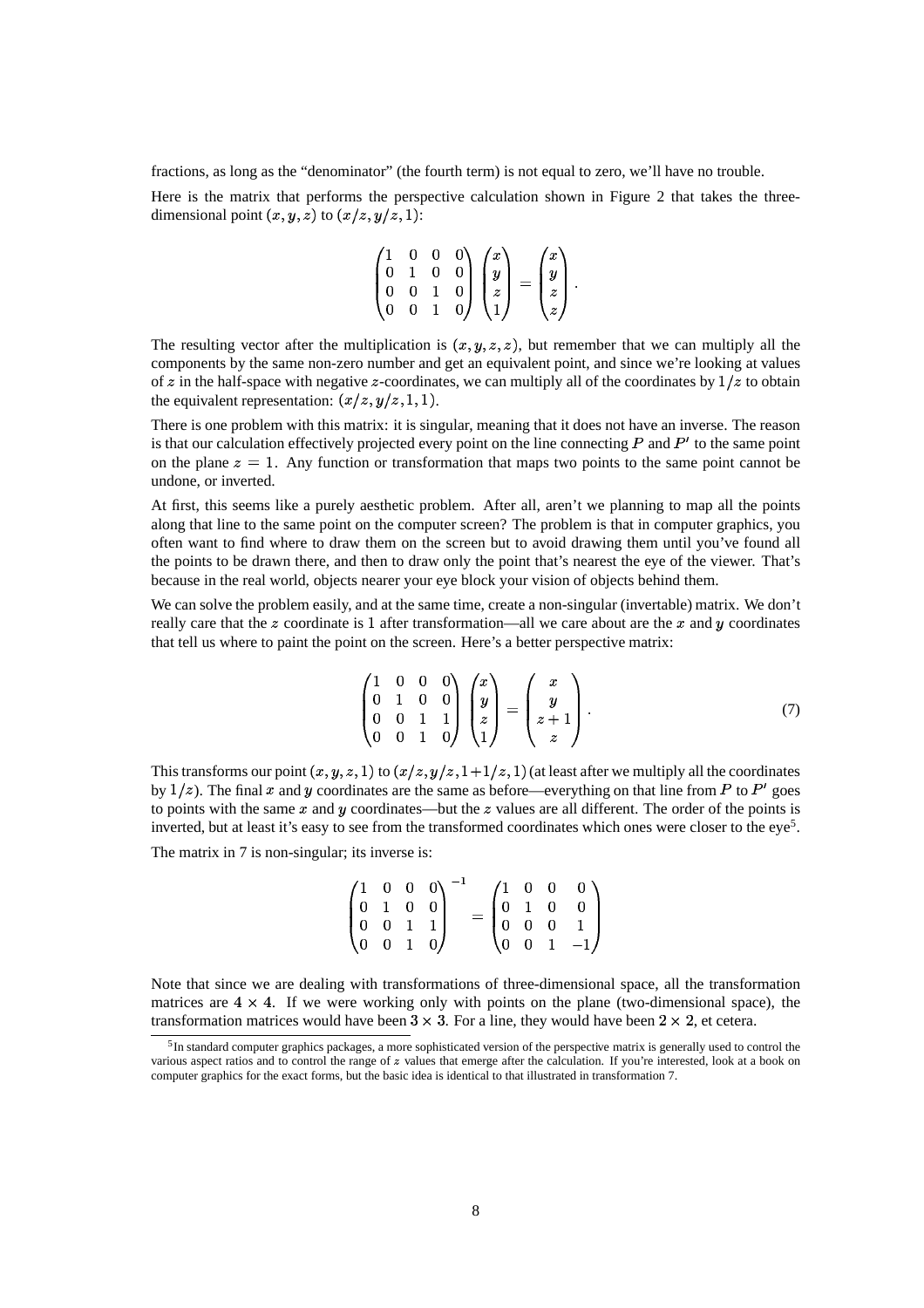## **4 Homogeneous Coordinates**

Homogeneous coordinates provide a method to perform certain standard operations on points in Euclidean space by means of matrix multiplications. As we shall see, they provide a great deal more, but let's first review what we know up to this point.

The usual cartesian coordinates for a point consist of a list of  $n$  points, where  $n$  is the dimension of the space. The homogeneous coordinates corresponding to the same point require  $n+1$  coordinates.

Normally, we add a coordinate to the end of the list, and make it equal to 1. Thus the two-dimensional point  $(x, y)$  becomes  $(x, y, 1)$  in homogeneous coordinates, and the three-dimensional point  $(x, y, z)$  becomes  $(x, y, z, 1)$ . To learn more, it is often useful to look at the one-dimensional space (points on a line), and it is also useful to remember that the same method can be applied to higher-dimensional Euclidean spaces. Homogeneous coordinates in a seven-dimensional Euclidean space have eight coordinates.

The final coordinate need not be 1. Since the most common use of homogeneous coordinates is for one, two, and three-dimensional Euclidean spaces, the final coordinate is often called "w" since that will not interfere with the usual  $x$ ,  $y$ , and  $z$ -coordinates. In fact, two points are equivalent if one is a non-zero constant multiple of the other. Points corresponding to standard Euclidean points all have non-zero values in the final  $(w)$  coordinate.

# **5 Projective Geometry**

What's really going on is, in a sense, far simpler. Homogeneous coordinates are *not* Euclidean coordinates; they are the natural coordinates of a different type of geometry called projective geometry.

Here is the real definition of homogeneous coordinates in projective geometry, where we will consider the two-dimensional version (with three coordinates) for concreteness.

Every vector of three real numbers,  $(x, y, w)$ , where at least one of the numbers is non-zero, corresponds to a point in two-dimensional projective geometry. The coordinates for a point are not unique; if  $\alpha$  is any non-zero real number, then the coordinates  $(x, y, w)$  and  $(\alpha x, \alpha y, \alpha w)$  correspond to exactly the same point.

If the w-coordinate is non-zero, it will correspond to a Euclidean point, but if  $w=0$  (and at least one of  $x$  or  $y$  is non-zero), it will correspond to a "point at infinity" (see Section 7).

Furthermore, the allowable transformations in (two-dimensional) projective geometry correspond to multiplication by arbitrary non-singular  $3 \times 3$  matrices. Obviously, if two matrices are related by the fact that one is a constant non-zero multiple of the other, they represent the same transformation.

The coordinates are called "homogeneous" since they look the same all over the space, and with the complete flexibility of multiplication by an arbitrary non-singular matrix we can convert any line to be the line at infinity, or convert points at infinity to points in normal space, et cetera. In fact, if you ever took a perspective drawing class, the "vanishing points" on the horizon are really places, where, under a perspective transformation, points at infinity wind up in normal space.

There is more to projective geometry, of course. There are equations for lines, for conic sections, methods to find intersections of lines or for finding the lines that pass thorough a pair of points, et cetera, but we will get to those later. Let us begin by describing a nice mental model for two-dimensional projective geometry.

# **6 Euclidean and Projective Geometry**

Projective geometry is not the same as Euclidean geometry, but it is closely related. The two have many things in common. Just as we can discuss Euclidean geometry in any finite number of dimensions, we can do the same for projective geometry. Of course real-world applications are typically two and three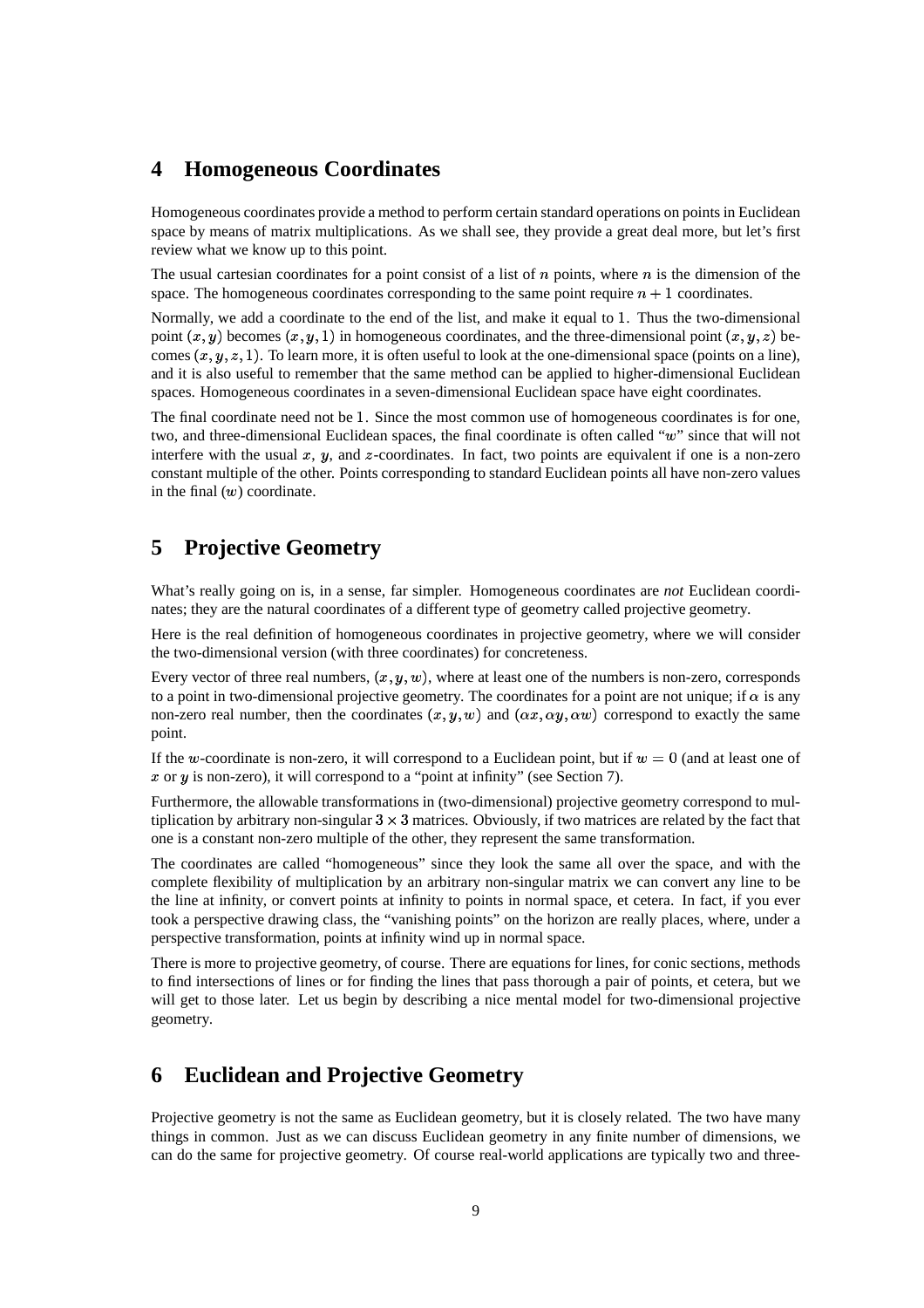dimensional in both geometries, but we'll sometimes find it useful to think about the one-dimensional version of both.

A nice way to think about various types of geometry is in terms of the allowable operations and the properties that are preserved under those operations. For example, in Euclidean geometry, we can move figures around on the plane, rotate them, or flip them over, and if we do these things, the resulting transformed figures remain congruent to the originals. Two figures are congruent if all the measurements are the same—lengths of sides, angles, et cetera.

In projective geometry, we are going to allow projection as the fundamental operation. It's easy to see what projection means in one and two dimensions, so we'll begin with those.

Suppose you have a figure drawn on a plane. You can project it to another plane as follows: pick some point of projection that is on neither of the planes. Draw straight lines through every point of the original figure that pass through the point of projection. The image of each point is the intersection of that line with the other plane.

Note also that we can obtain projections perpendicular to the plane of projection simply by projecting from a "point at infinity"—see Section 7.

Notice that we have said nothing about the orientations of the two planes—they need not be parallel, for example. In your mind's eye, try to imagine some of these two-dimensional projections.

# **7 Visualizing Projective Geometry**

Here are two postulates from two-dimensional Euclidean geometry:

- Every two points lie on a line.
- Every two lines lie on a point, unless the lines are parallel, in which case, they don't.

In two-dimensional projective geometry, these postulates are replaced by:

- Every two points lie on a line.
- Every two lines lie on a point.

That's basically the whole difference. How can we visualize a model for such a thing? The model must describe all the points, all the lines, what points are on what lines, and so on.

The easiest way is to take the points and lines from a standard two-dimensional Euclidean plane and add stuff until the projective postulates are satisfied. The first problem is that the parallel lines don't meet. Lines that are almost parallel meet way out in the direction of the lines, so for parallel lines, add a single point for each possible direction and add it to all the parallel lines going that way. You can think of these points as being points at infinity—at the "ends" of the lines. Note that each line includes a single point at infinity—the north-south line doesn't have both a north and south point at infinity. If you "go to infinity" to the north and keep going, you will find yourself looping around from the south. Lines in projective geometry form loops.

Now take all the new points at infinity and add a single line at infinity going through all of them. It, too, forms a loop that can be imagined to wrap around the whole original Euclidean plane. These points and lines make up the projective plane.

You might make a mental picture as follows. For some small configuration of points and lines that you are considering, imagine a *really* large circle centered around them, so large that the part of the figure of interest is like a dot in its center. Now any parallel lines that go through that "dot" will hit the large circle very close together, at a point that depends only on their direction. Just imagine that all parallel lines hit the circle at that point. This large circular line surrounding everything is the "line at infinity".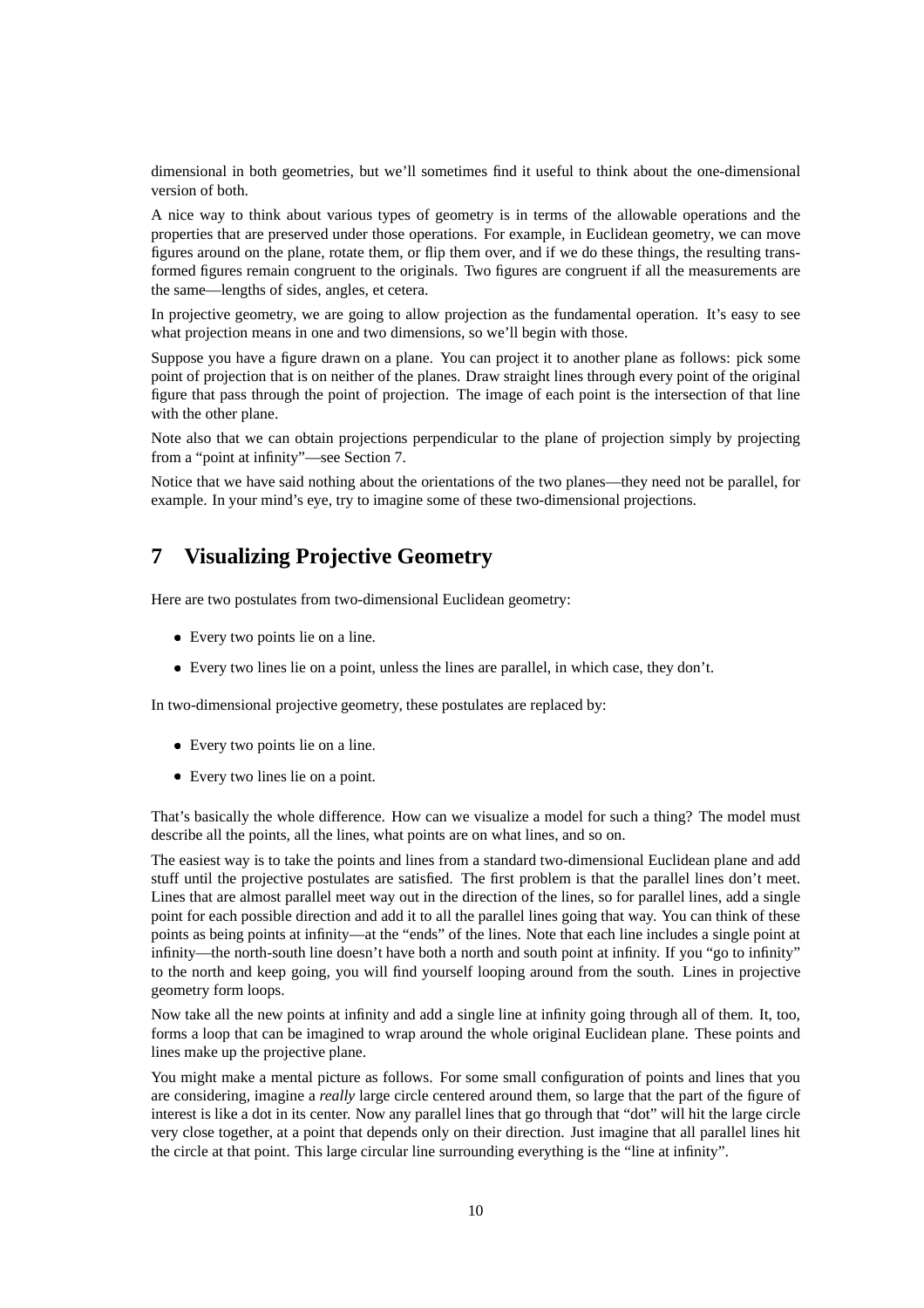Check the postulates. Two points in the Euclidean plane still determine a single projective line. One point in the plane and a point at infinity determine the projective line through the point and going in the given direction. Finally, the line at infinity passes through any two points at infinity.

How about lines? Two non-parallel lines in the Euclidean plane still meet in a point (the standard Euclidean point), and don't meet anywhere else. Parallel lines have the same direction, so meet at the point at infinity in that direction. Every line on the original plane meets the line at infinity at the point at infinity corresponding to the line's direction.

**Note:** The projective postulates do not distinguish between points and lines in the sense that if you saw them written in a foreign language:

- Every two glorphs lie on a smynx,
- Every two smynxes lie on a glorph,

there is no way to figure out whether a smynx is a line and a glorph is a point or vice-versa. If you take any theorem in two-dimensional projective geometry and replace "point" with "line" and "line" with "point", it makes a new theorem that is also true. This is called "duality"—see any text on projective geometry.

# **8 Back to the Homogeneous Coordinates**

So we've got a nice mental picture—how do we assign coordinates and calculate with them? The answer is that every triple of real numbers  $(x, y, w)$  except  $(0, 0, 0)$  corresponds to a projective point. If w is nonzero,  $(x, y, w)$  corresponds to the Euclidean point  $(x/w, y/w)$  in the original Euclidean plane;  $(x, y, 0)$ corresponds to the point at infinity corresponding to the direction of the line passing through  $(0, 0)$  and  $(x, y)$ . Generally, if  $\alpha$  is any non-zero number, the homogeneous coordinates  $(x, y, w)$  and  $(\alpha x, \alpha y, \alpha w)$ represent the same point.

Since projective points and lines are in some sense indistinguishable, it had better be possible to give line coordinates as sets of three numbers (with at least one non-zero). If the points are column vectors, the lines will be row vectors<sup>6</sup> (written with a "T" exponent that represents "transpose"), so  $(a, b, c)^T$ represents a line. The point  $P=(x,y,w)$  lies on the line  $L=(a,b,c)^T$  if  $ax+by+cw=0$ . In the Euclidean plane, the point  $(x, y)$  can be written in projective coordinates as  $(x, y, 1)$ , so the condition becomes  $ax + by + c = 0$ —high-school algebra's equation for a line. The line passing through all the points at infinity has coordinates  $(0,0,1)^T$ . As with points, for any non-zero  $\alpha$ , the line coordinates  $(a, b, c)^T$  and  $(\alpha a, \alpha b, \alpha c)^T$  represent the same line. Also, as with points, at least one of a, b, or c must be non-zero to have a set of valid line coordinates.

In matrix notation, the point P lies on the line L if and only if  $LP=0$ . This is like the dot product of the vectors. Since  $\overline{L}$  is a row vector and  $\overline{P}$  is a column vector of the same length, the product is essentially a  $b\to 1$  matrix, or basically, a scalar. If  $P=(x, y, w)$  and  $L=(a, b, c)^T$ , then  $LP=ax + by + cw$ . If we had chosen to represent lines as column vectors and points as row vectors, that would work fine, too. It has to work because points and lines are dual concepts.

# **9 Projective Transformations**

Projective transformations transform (projective) points to points and (projective) lines to lines such that incidence is preserved. In other words, if  $\mathcal T$  is a projective transformation and points P and Q lie on line L then  $\mathcal{T}(P)$  and  $\mathcal{T}(Q)$  lie on  $\mathcal{T}(L)$ . (Warning:  $\mathcal{T}(L)$ —the transformation of a line—does not simply use the same matrix as for transforming points. See later in this section.) Similarly, if lines  $L$  and  $M$  meet at point P, then the lines  $\mathcal{T}(L)$  and  $\mathcal{T}(M)$  meet at the point  $\mathcal{T}(P)$ .

 $6R$ emember that we are writing column vectors in the text as rows, so we're going to have to have a special notation to indicate that a vector in the text is *really* a row vector. That's what the transpose will be used for.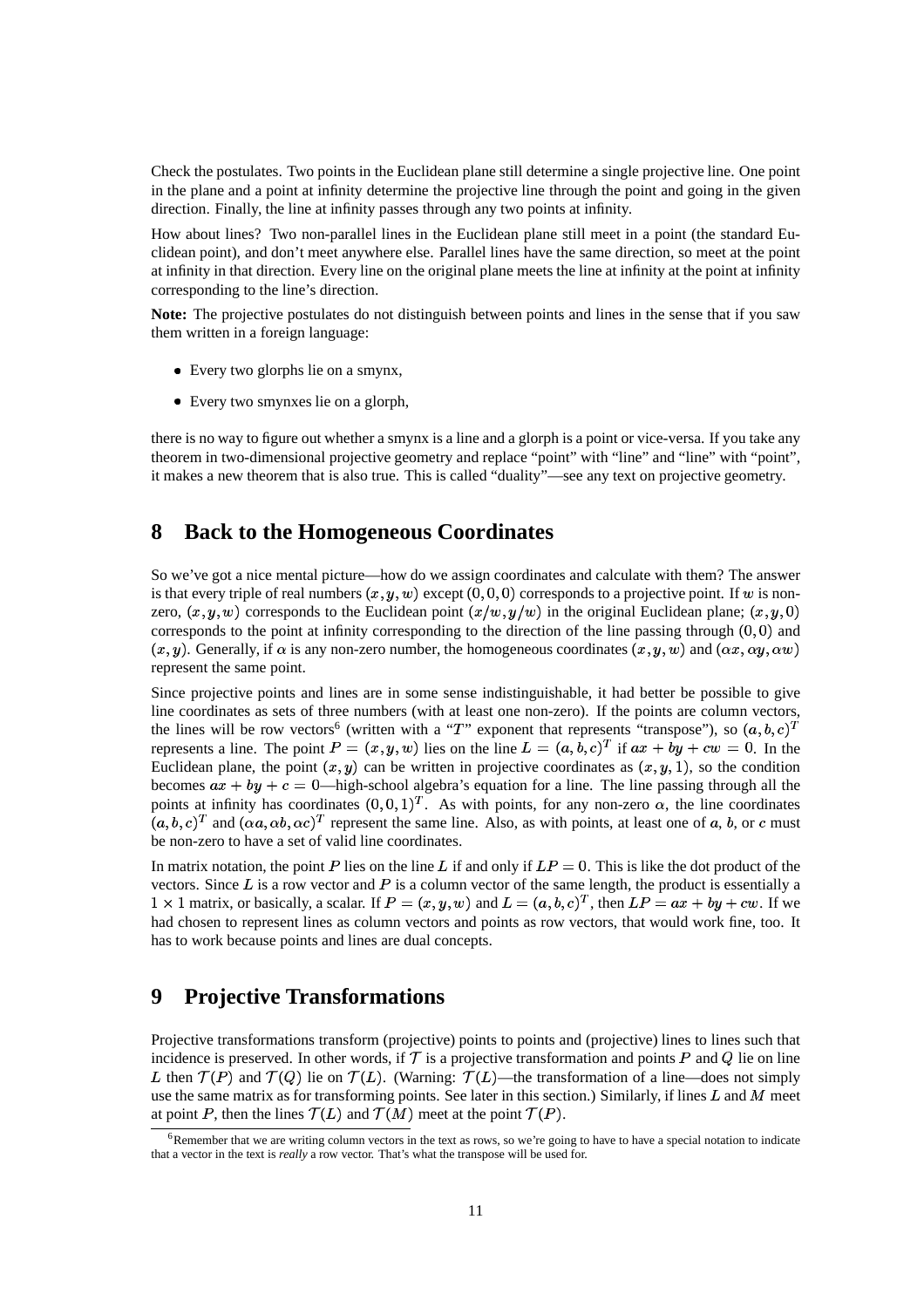The reason projective transformations are so interesting is that if we use the model of the projective plane described in Section 7 where we've simply added some stuff to the Euclidean plane, the projective transformations restricted to the Euclidean plane include all rotations, translations, non-zero scales, and shearing operations. This would be powerful enough, but if we don't restrict the transformations to the Euclidean plane, the projective transformations also include the standard projections, including the very important perspective projection.

Rotation, translation, scaling, shearing (and all combinations of them) map the line at infinity to itself, although the points on that line may be mapped to other points at infinity. For example, a rotation of  $5$ degrees maps each point at infinity corresponding to a direction to the point corresponding to the direction rotated 5 degrees. Pure translations preserve the directions, so a translation maps each point at infinity to itself.

The standard perspective transformation (with a  $90^{\circ}$  field of view, the eye at the origin, and looking down the  $y$ -axis) maps the origin to the point at infinity in the  $y$ -direction. The viewing trapezoid maps to a square.

Every non-singular  $3 \times 3$  matrix (non-singular means that the matrix has an inverse) represents a projective transformation, and every projective transformation is represented by a non-singular  $3 \times 3$  matrix. If M is such a transformation matrix and P is a projective point, then  $MP$  is the transformed point. If L is a line,  $L\mathcal{M}^{-1}$  represents the transformed line. It's easy to see why this works: if P lies on L,  $LP = 0$ , so  $LM^{-1}MP = 0$ , so  $(LM^{-1})(MP) = 0$ . The matrix representation is not unique—as with points and lines, any constant multiple of a matrix represents the same projective transformation.

Combinations of transformations are represented by products of matrices; a rotation represented by matrix R followed by a translation (matrix T) is represented by the matrix  $TR$ .

A (two-dimensional) projective transformation is completely determined if you know the images of  $4$ independent points (or of 4 independent lines). This is easy to see. A  $3 \times 3$  matrix has nine numbers in it, but since any constant multiple represents the same transformation, there are basically 8 degrees of freedom. Each point transformation that you lock down eliminates 2 degrees of freedom, so the images of 4 points completely determine the transformation.

Let's look at a simple example of how this can be used by deriving from scratch the rotation matrix for a  $45^{\circ}$  counter-clockwise rotation about the origin. The origin maps to itself, the points at infinity along the x and y axes map to points at infinity rotated 45°, and the point  $(1, 1)$  maps to  $(0, \sqrt{2})$ .

If  $R$  is the unknown matrix:

$$
\mathcal{R}\begin{pmatrix}0\\0\\1\end{pmatrix} = k_1\begin{pmatrix}0\\0\\1\end{pmatrix} \qquad \mathcal{R}\begin{pmatrix}1\\0\\0\end{pmatrix} = k_2\begin{pmatrix}\sqrt{2}\\ \sqrt{2}\\0\end{pmatrix}
$$

$$
\mathcal{R}\begin{pmatrix}0\\1\\0\end{pmatrix} = k_3\begin{pmatrix}-\sqrt{2}\\ \sqrt{2}\\0\end{pmatrix} \qquad \mathcal{R}\begin{pmatrix}1\\1\\1\end{pmatrix} = k_4\begin{pmatrix}0\\ \sqrt{2}\\1\end{pmatrix}
$$

The  $k_1, \ldots, k_4$  can be any constants since any multiple of a projective point's coordinates represents the same projective point. The matrix  $R$  has basically 8 unknowns, so those 8 plus the 4  $k_i$ 's make 12. Each matrix equation represents  $3$  equations, so we have a system of  $12$  equations and  $12$  unknowns that can be solved. The computations may be ugly, but it's a straight-forward brute-force solution that gives the rotation matrix  $R$  as any multiple of:

$$
\mathcal{R}=\begin{pmatrix}\sqrt{2}/2 & -\sqrt{2}/2 & 0 \\ \sqrt{2}/2 & \sqrt{2}/2 & 0 \\ 0 & 0 & 1\end{pmatrix}.
$$

There's nothing special about rotation. Every projective transformation matrix can be determined in the same brute-force manner starting from the images of 4 independent points.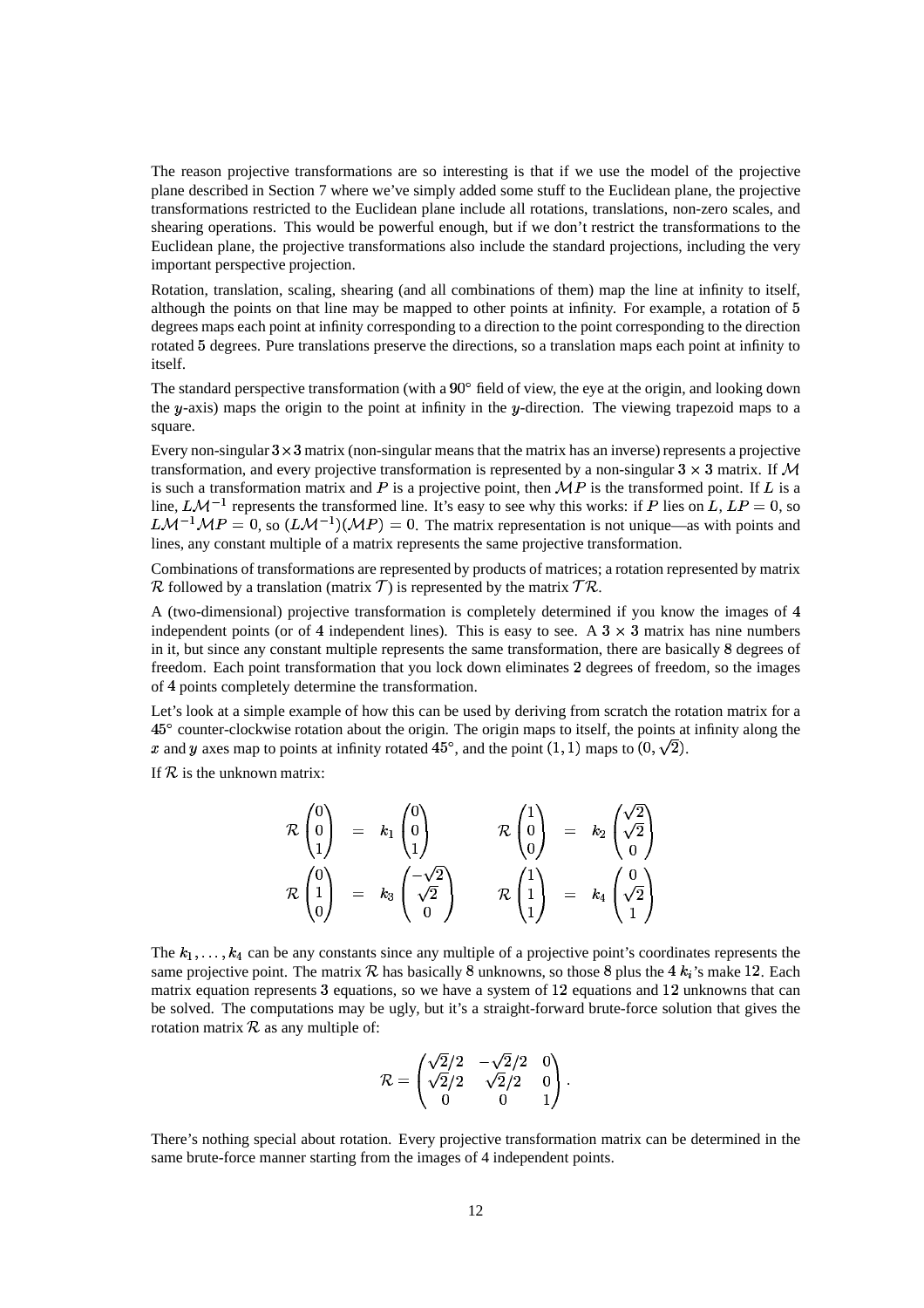## **10 Three-Dimensional Projective Space**

Three-dimensional projective space has a similar model. Take three-dimensional Euclidean space, add points at infinity in every three-dimensional direction, and add a plane at infinity going through the points. In this case there will also be an infinite number of lines at infinity as well. In three dimensions, points and planes are dual objects.

Projective transformations in three dimensions are exactly analogous. Points are represented by 4-tuple column vectors:  $(x, y, z, w)$ , and planes by row vectors:  $(a, b, c, d)^T$ . Any multiple of a point's coordinates represents the same projective point. A point P lies on a plane M if  $MP = 0$ . All three dimensional projective transformations are represented by  $4 \times 4$  non-singular matrices.

In three dimensions, the images of § independent points (or planes) completely determine a projective transformation. (A  $4 \times 4$  matrix has 16 numbers, but 15 degrees of freedom because any multiple represents the same transformation. Each point transformation that you nail down eliminates 3 degrees of freedom, so the images of 5 independent points completely determine the transformation.)<sup>7</sup>

The brute-force solution has 20 equations and 20 unknowns (there will be  $5k_i$ 's in addition to the 15 unknowns), and although the solution is time-consuming, it is straight-forward.

The calculation can be simplified. Suppose you want a transformation that takes  $P_1$  to  $Q_1$ , ..., and  $P_5$  to  $Q_5$ . Let

> $I_1 = (1, 0, 0, 0)$  $I_2 = (0,1,0,0)$  $I_3 = (0,0,1,0)$  $I_4 = (0,0,0,1)$  $I_5 = (1, 1, 1, 1)$

Find the transformation  $P$  that takes  $P_i$  to  $I_i$  and the transformation  $Q$  that takes  $Q_i$  to  $I_i$ . Because of all the zeroes, these are much easier to work out. The transformation you want is  $Q^{-1}P$ .

#### **10.1 Construction of an Arbitrary Transformation**

Based upon the idea above, here is a purely mechanical method to construct a transformation from any four independent points to any other four points in two-dimensional projective geometry. The method can obviously be extended to any number of dimensions, where the images of  $n+2$  points are required to determine the transformation.

Suppose we seek a matrix  $M$  that performs the following map:

$$
\mathcal{M}: (x_1, y_1, w_1) \rightarrow (X_1, Y_1, W_1) \n\mathcal{M}: (x_2, y_2, w_2) \rightarrow (X_2, Y_2, W_2) \n\mathcal{M}: (x_3, y_3, w_3) \rightarrow (X_3, Y_3, W_3) \n\mathcal{M}: (x_4, y_4, w_4) \rightarrow (X_4, Y_4, W_4)
$$

We will construct the matrix M as the product  $QP^{-1}$  where:

<sup>&</sup>lt;sup>7</sup>The concept generalizes to *n*-dimensional space. Transformations are denoted by  $(n + 1) \times (n + 1)$  matrices having  $(n + 1)^2$ entries, but an arbitrary constant multiple reduces this to  $(n + 1)^2 - 1 = n^2 + 2n = n(n + 2)$  degrees of freedom. Each time you nail down the image of an  $n$ -dimensional point, you remove  $n$  degrees of freedom, so the images of  $n + 2$  independent points are required to completely determine a projective transformation in projective  $n$ -space.